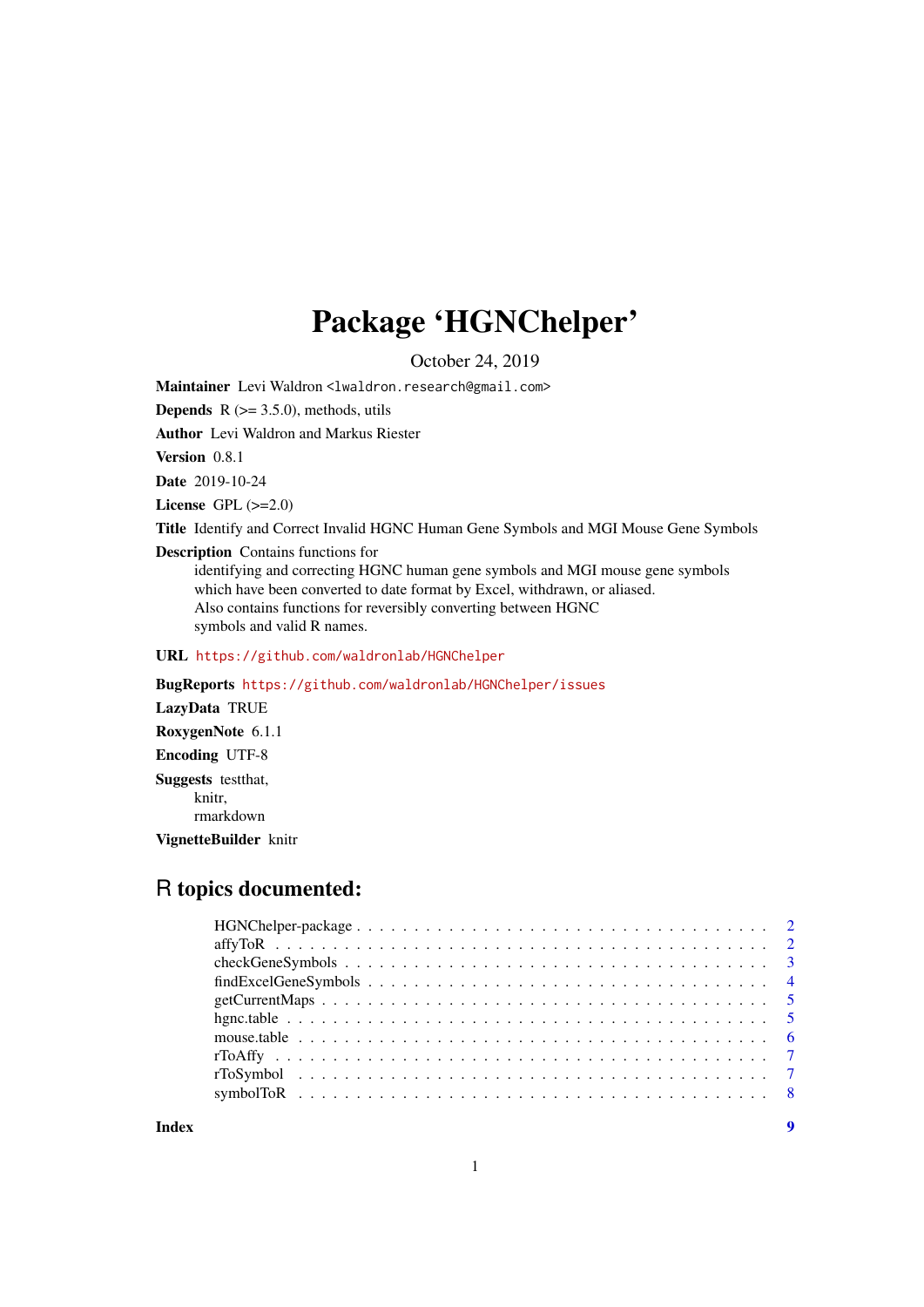<span id="page-1-0"></span>

## Description

Contains functions for identifying and correcting HGNC gene symbols which have been converted to date format by Excel, for reversibly converting between HGNC symbols and valid R names, identifying invalid HGNC symbols and correcting synonyms and outdated symbols which can be mapped to an official symbol.

#### Details

| Package:    | <b>HGNChelper</b>                                                                       |
|-------------|-----------------------------------------------------------------------------------------|
| Authors:    | Levi Waldron and Markus Riester                                                         |
| Maintainer: | Levi Waldron <lwaldron.research@gmail.com></lwaldron.research@gmail.com>                |
| Depends:    | $R$ ( $>=$ 3.5.0)                                                                       |
| Version:    | 0.8.1                                                                                   |
| Date:       | 2019-10-24                                                                              |
| License:    | GPL (>2.0)                                                                              |
| Title:      | Handy functions for working with HGNC gene symbols and Affymetrix probeset identifiers. |
| URL:        | https://waldronlab.io/HGNChelper/                                                       |
| BugReports: | https://github.com/waldronlab/hgnchelper/issues                                         |
|             |                                                                                         |

## Author(s)

Levi Waldron and Markus Riester

<span id="page-1-1"></span>affyToR *Title function to convert Affymetrix probeset identifiers to valid R names*

### Description

This function simply prepends "affy." to the probeset IDs to create valid R names. Reverse operation is done by the [rToAffy](#page-6-1) function.

#### Usage

affyToR(x)

#### Arguments

x vector of Affymetrix probeset identifiers, or any identifier which may with a digit.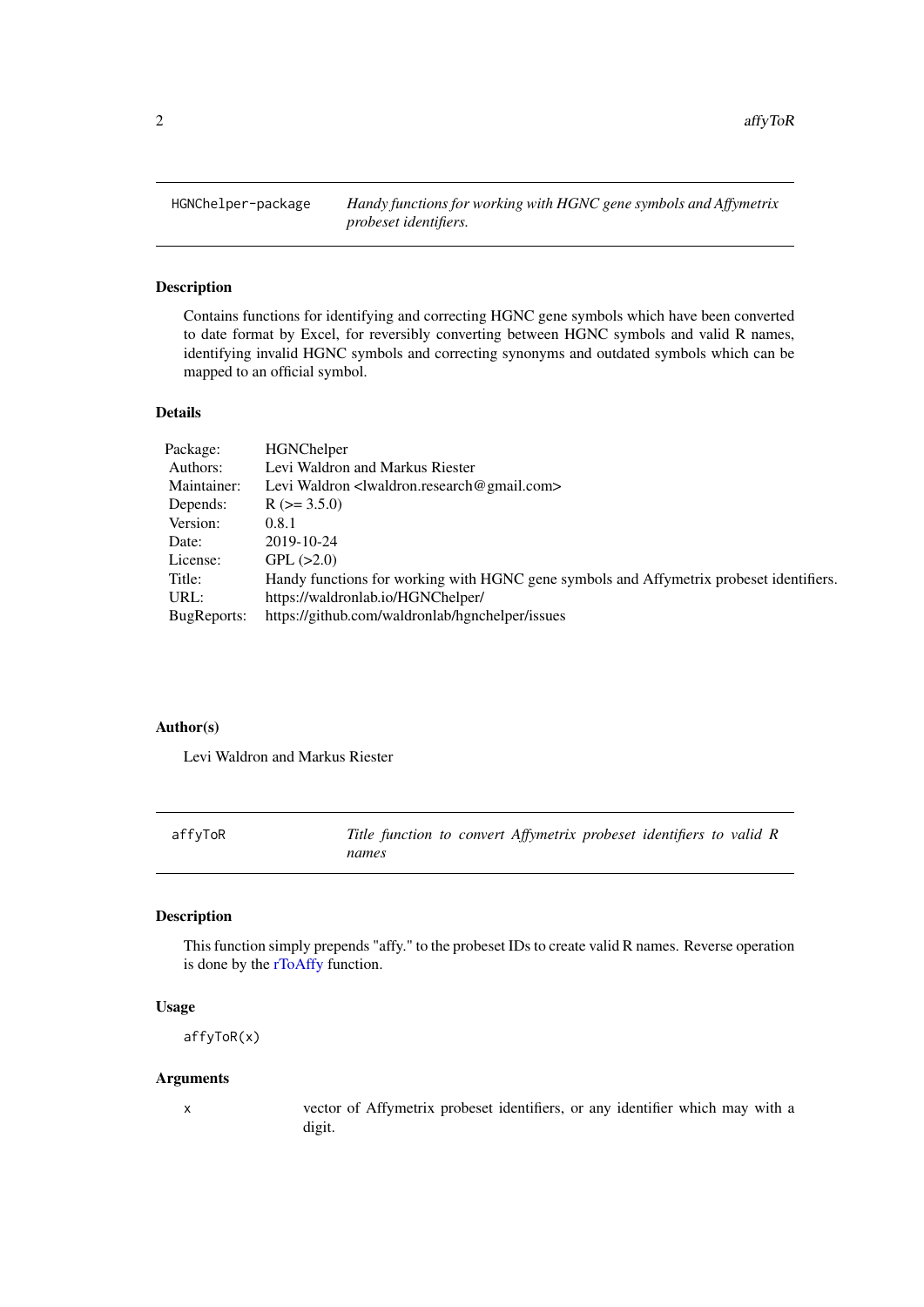#### <span id="page-2-0"></span>checkGeneSymbols 3

## Value

a character vector that is simply x with "affy." prepended to each value.

checkGeneSymbols *Title Identify outdated or Excel-mogrified gene symbols*

## Description

This function identifies gene symbols which are outdated or may have been mogrified by Excel or other spreadsheet programs. If output is assigned to a variable, it returns a data.frame of the same number of rows as the input, with a second column indicating whether the symbols are valid and a third column with a corrected gene list.

#### Usage

```
checkGenesymbols(x, unmapped.as.na = TRUE, map = NULL.species = "human")
```
#### Arguments

| $\mathsf{x}$ | Vector of gene symbols to check for mogrified or outdated values                                                                                                                                                                                                                                 |
|--------------|--------------------------------------------------------------------------------------------------------------------------------------------------------------------------------------------------------------------------------------------------------------------------------------------------|
|              | unmapped.as.na If TRUE (default), unmapped symbols will appear as NA in the Suggested.Symbol<br>column. If FALSE, the original unmapped symbol will be kept.                                                                                                                                     |
| map          | Specify if you do not want to use the default maps provided by setting species<br>equal to "mouse" or "human". map can be any other data.frame with col-<br>names(map) identical to c("Symbol", "Approved.Symbol"). The default maps<br>can be updated by running the interactive example below. |
| species      | A character vector of length 1, either "human" (default) or "mouse". If NULL,<br>or anything other than "human" or "mouse", then the map argument must be<br>provided.                                                                                                                           |

#### Value

The function will return a data.frame of the same number of rows as the input, with corrections possible from map.

#### See Also

[mouse.table](#page-5-1) for the mouse lookup table, [hgnc.table](#page-4-1) for the human lookup table

## Examples

```
library(HGNChelper)
human = c("FN1", "TP53", "UNKNOWNGENE","7-Sep", "9/7", "1-Mar", "Oct4", "4-Oct",
      "OCT4-PG4", "C19ORF71", "C19orf71")
checkGeneSymbols(human)
## mouse
mouse <- c("1-Feb", "Pzp", "A2m")
checkGeneSymbols(mouse, species="mouse")
if (interactive()){
  ##Run checkGeneSymbols with a brand-new map downloaded from HGNC:
```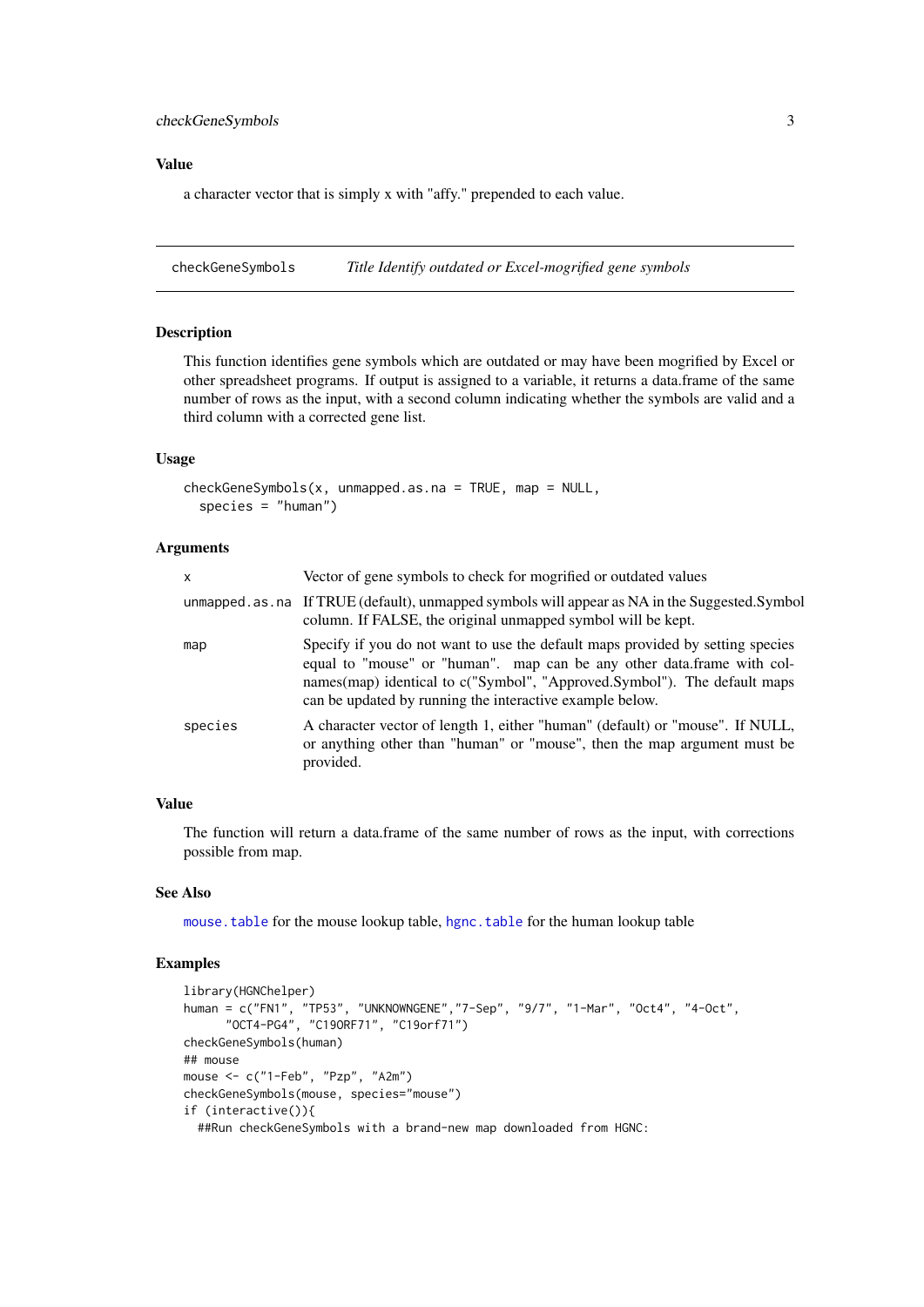```
source(system.file("hgncLookup.R", package = "HGNChelper"))
## You should save this if you are going to use it multiple times,
## then load it from file rather than burdening HGNC's servers.
save(hgnc.table, file="hgnc.table.rda", compress="bzip2")
load("hgnc.table.rda")
checkGeneSymbols(human, species=NULL, map=hgnc.table)
checkGeneSymbols(human, species=NULL, map=mouse.table)
```
findExcelGeneSymbols *Title function to identify Excel-mogrified gene symbols*

#### Description

}

This function identifies gene symbols which may have been mogrified by Excel or other spreadsheet programs. If output is assigned to a variable, it returns a vector of the same length where symbols which could be mapped have been mapped.

#### Usage

```
findExcelGeneSymbols(x,
 mog.map = read.csv(system.file("extdata/mog_map.csv", package =
  "HGNChelper"), as.is = TRUE), regex = "impossibletomatch^")
```
#### Arguments

| X             | Vector of gene symbols to check for mogrified values                                                                                                                                                                                                                                                                                                                                                                                                                                                   |
|---------------|--------------------------------------------------------------------------------------------------------------------------------------------------------------------------------------------------------------------------------------------------------------------------------------------------------------------------------------------------------------------------------------------------------------------------------------------------------------------------------------------------------|
| $mog$ . $map$ | Map of known mogrifications. This should be a dataframe with two columns:<br>original and mogrified, containing the correct and incorrect symbols, respec-<br>tively.                                                                                                                                                                                                                                                                                                                                  |
| regex         | Regular expression, recognized by the base: grep function which is called with<br>ignore.case=TRUE, to identify mogrified symbols. The default regex will not<br>match anything. The regex in the examples is an attempt to match all Excel-<br>mogrified HGNC human gene symbols. It is not necessary for all matches<br>to have a corresponding entry in mog.map\$mogrified; values in x which are<br>matched by this regex but are not found in mog.map\$mogrified simply will not<br>be corrected. |

## Value

if the return value of the function is assigned to a variable, the function will return a vector of the same length as the input, with corrections possible from mog.map made.

#### Examples

```
## Available maps from this package:
human <- read.csv(system.file("extdata/mog_map.csv",
                              package = "HGNChelper"), as.is=TRUE)
mouse <- read.csv(system.file("extdata/HGNChelper_mog_map_MGI_AMC_2016_03_30.csv",
                              package = "HGNChelper"), as.is=TRUE)
## This regex is based that provided by Zeeberg et al.,
## Mistaken Identifiers: Gene name errors can be introduced
```
<span id="page-3-0"></span>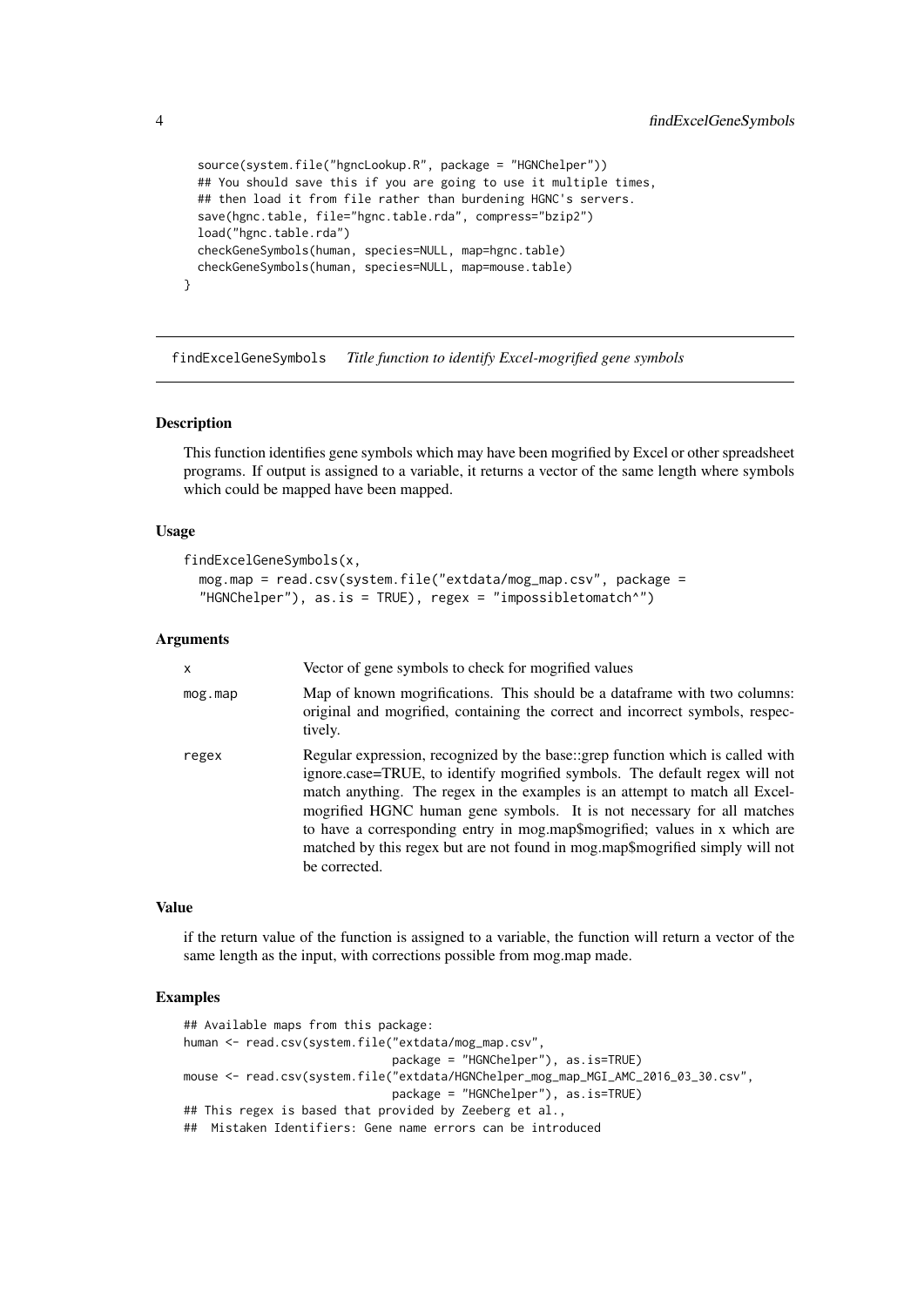#### <span id="page-4-0"></span>getCurrentMaps 5

```
## inadvertently when using Excel in bioinformatics. BMC
## Bioinformatics 2004, 5:80.
re <- "[0-9]\\-(JAN|FEB|MAR|APR|MAY|JUN|JUL|AUG|SEP|OCT|NOV|DEC)|[0-9]\\.[0-9][0-9]E\\+[[0-9][0-9]"
findExcelGeneSymbols(c("2-Apr", "APR2"), mog.map=human, regex=re)
findExcelGeneSymbols(c("1-Feb", "Feb1"), mog.map=mouse)
```
getCurrentMaps *Get the current maps for correcting gene symbols*

#### Description

Valid human and mouse gene symbols can be updated frequently. Use these functions to get the most current lists of valid symbols, which you can then use as input to the "map" argument of check-GeneSymbols(). Make sure to change the default species="human" argument to checkGeneSymbols() if you are doing this for mouse. getCurrentHumanMap() for HGNC human gene symbols from genenames.org getCurrentMouseMap() for MGI mouse gene symbols from www.informatics.jax.org/downloads/rep

#### Usage

```
getCurrentHumanMap()
getCurrentMouseMap()
```
## Value

a 'data.frame' that can be used as the checkGeneSymbols "map" argument

#### Examples

```
## Not run:
## human
new.hgnc.table <- getCurrentHumanMap()
checkGeneSymbols(c("3-Oct", "10-3", "tp53"), map=new.hgnc.table)
## mouse
new.mouse.table <- getCurrentMouseMap()
## Set species to NULL or "mouse"
## so that human-like capitalization corrections aren't made
checkGeneSymbols(c("Gm46568", "1-Feb"), map=new.mouse.table, species="mouse")
## End(Not run)
```
<span id="page-4-1"></span>

| hgnc.table | All current and withdrawn HGNC gene symbols and Excel mogrifica- |
|------------|------------------------------------------------------------------|
|            | tions.                                                           |

#### Description

A dataframe with the first column providing a gene symbol or known alias (including withdrawn symbols), second column providing the approved HGNC human gene symbol.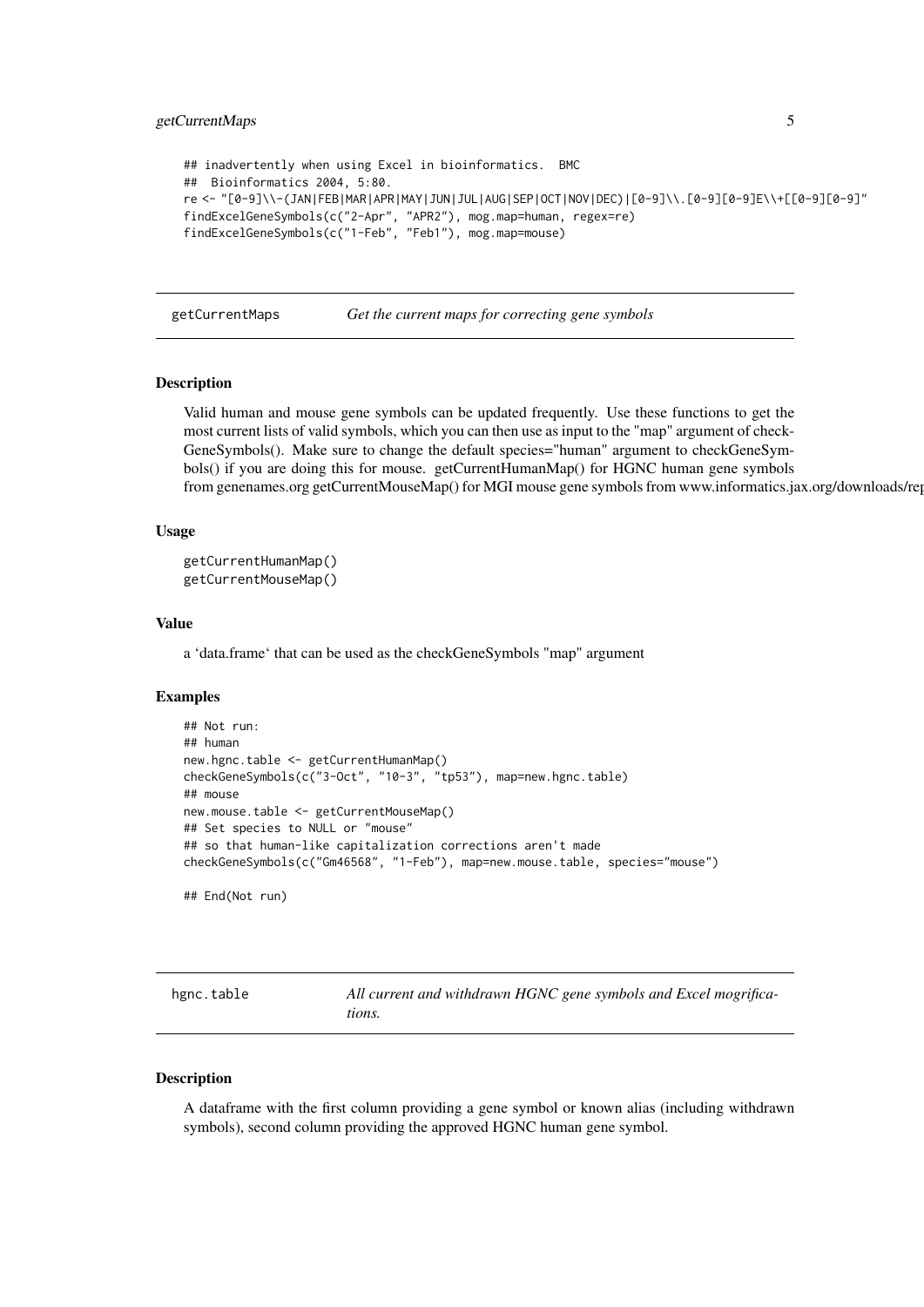#### Usage

hgnc.table

## Format

An object of class data. frame with 98431 rows and 2 columns.

#### Details

- Symbol. All valid, Excel-mogrified, and withdrawn symbols
- Approved.Symbol. Approved symbols.

#### Source

Extracted from [ftp://ftp.ebi.ac.uk/pub/databases/genenames/new/tsv/hgnc\\_complete\\_](ftp://ftp.ebi.ac.uk/pub/databases/genenames/new/tsv/hgnc_complete_set.txt) [set.txt](ftp://ftp.ebi.ac.uk/pub/databases/genenames/new/tsv/hgnc_complete_set.txt) and system.file("extdata/mog\_map.csv", package="HGNChelper")

## Examples

```
data("hgnc.table", package="HGNChelper")
head(hgnc.table)
```
<span id="page-5-1"></span>

| mouse.table | All current and withdrawn MGI mouse symbols and Excel mogrifica- |
|-------------|------------------------------------------------------------------|
|             | tions.                                                           |

#### Description

A dataframe with the first column providing a gene symbol or known alias (including withdrawn symbols), second column providing the approved MOUSE symbol.

#### Usage

mouse.table

## Format

An object of class data. frame with 135053 rows and 2 columns.

#### Details

- Symbol. All valid, Excel-mogrified, and withdrawn symbols
- Approved.Symbol. Approved symbols.

#### Source

```
Extracted from http://www.informatics.jax.org/downloads/reports/MGI_EntrezGene.rpt
and system.file("extdata/HGNChelper_mog_map_MGI_AMC_2016_03_30.csv", package="HGNChelper")
```
#### Examples

```
data("mouse.table", package="HGNChelper")
head(mouse.table)
```
<span id="page-5-0"></span>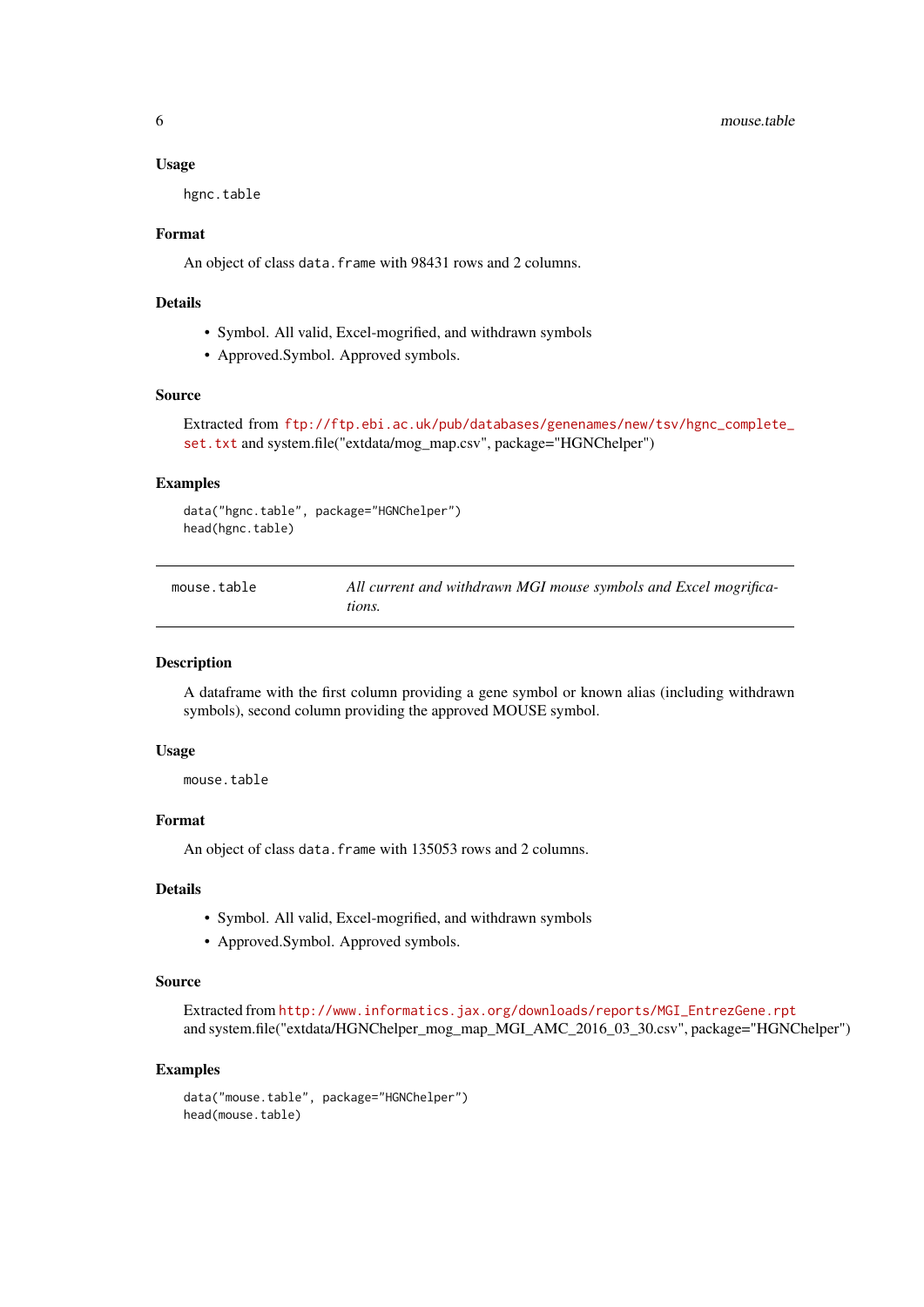<span id="page-6-1"></span><span id="page-6-0"></span>rToAffy *Title function to convert the output of affyToR back to the original Affymetrix probeset identifiers.*

## Description

This function simply strips the "affy." added by the [affyToR](#page-1-1) function.

## Usage

rToAffy(x)

## Arguments

x the character vector returned by the affyToR function.

## Value

a character vector of Affymetrix probeset identifiers.

<span id="page-6-2"></span>rToSymbol *Title function to reverse the conversion made by symbolToR*

## Description

This function reverses the actions of the symbolToR function.

#### Usage

rToSymbol(x)

## Arguments

x the character vector returned by the symbolToR function.

## Value

a character vector of HGNC gene symbols, which are not in general valid R names.

## See Also

[symbolToR](#page-7-1)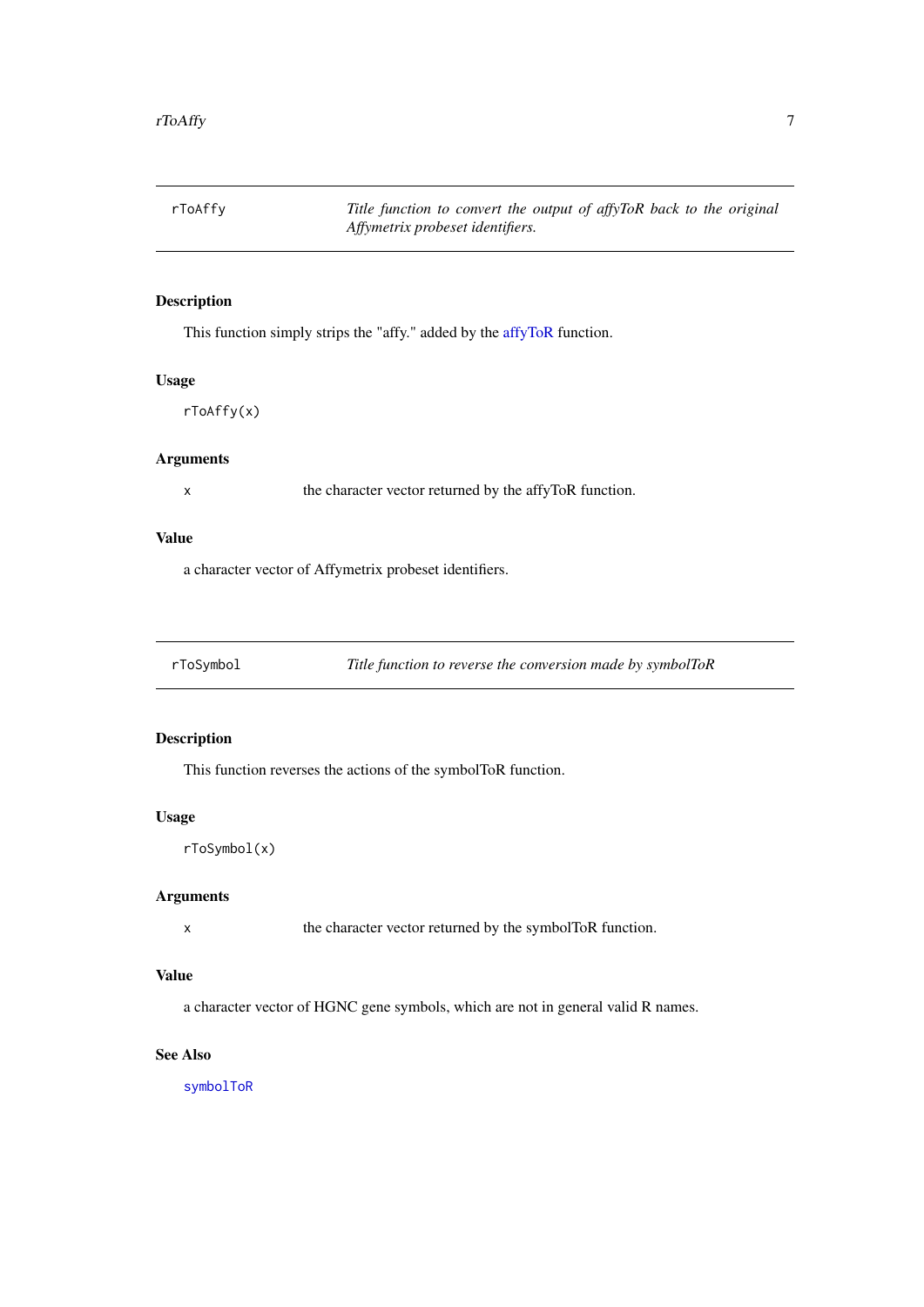<span id="page-7-1"></span><span id="page-7-0"></span>

## Description

This function reversibly converts HGNC gene symbols to valid R names by prepending "symbol.", and making the following substitutions: "-" to "hyphen", "@" to "ampersand", and "/" to "forwardslash".

## Usage

symbolToR(x)

## Arguments

x vector of HGNC symbols

## Value

a vector of valid R names, of the same length as x, which can be converted to the same HGNC symbols using the rToSymbol function.

## See Also

[rToSymbol](#page-6-2)